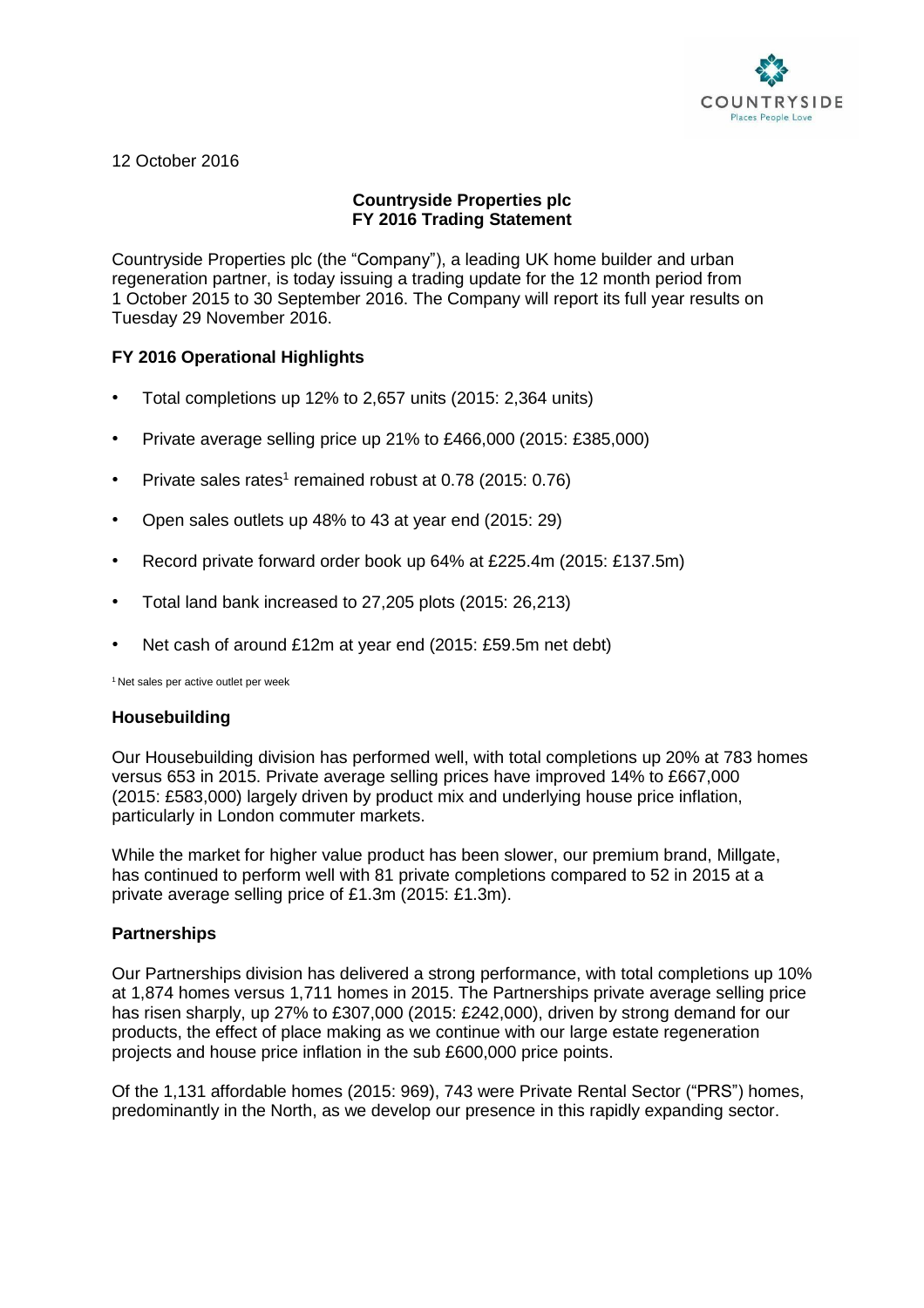# **Land and Planning**

The Company's land bank increased to 27,205 plots as at 30 September 2016 (2015: 26,213), with a further 6,623 plots where we have been awarded preferred bidder status (2015: 1,542). 8,119 plots are owned outright, with the remainder controlled via options or conditional contracts; this ensures our long term visibility of future work for both divisions, while maintaining balance sheet flexibility.

We have had an outstanding year for winning new work in our Partnerships division with 6,434 plots secured, and a further 33,515 plots identified in our current bid pipeline providing excellent visibility of future work and growth opportunity across all our geographies.

The planning environment also remains positive and we gained planning consent on 4,051 plots during the year. We now have a total of 15,374 plots with planning within the land bank (2015: 14,648).

#### **Outlook**

Trading over the summer months and into the autumn selling season has been robust. During the three month period following the EU Referendum we saw an initial increase in cancellation rates but this has been more than offset by trading since. We enter 2017 with strong outlet growth and a record order book which leaves us well positioned to meet market expectations.

While we are mindful of the medium-term uncertainty over Brexit, our targets, as outlined at the IPO, remain unchanged. We continue to be firmly on track to deliver over 3,600 completions per year, an operating margin of over 17% and improvement in ROCE to over 28% by 2018.

#### **Ian Sutcliffe, Group Chief Executive, commented:**

"Trading has been robust over the summer months, with sustained growth in sales outlets throughout the year and we welcome recent Government news aimed at increasing housing supply and multi-tenure delivery. Our strategy remains focused on product where demand is greatest and alternative tenures such as PRS to deliver a strong platform for growth. We see significant opportunity in our Partnerships division with increased estate regeneration in London and geographic expansion into the West Midlands, while our increased scale and focus on operational efficiency continues to improve operating margins."

- Ends -

There will be a conference call for analysts and investors held today at 0800hrs (BST):

| Dial in UK FreeCall:   | 0800 2796 619        |
|------------------------|----------------------|
| Dial in International: | +44 (0) 20 7192 8338 |
| <b>Conference ID:</b>  | 7964 1463            |
| Passcode:              | 1373 5317            |